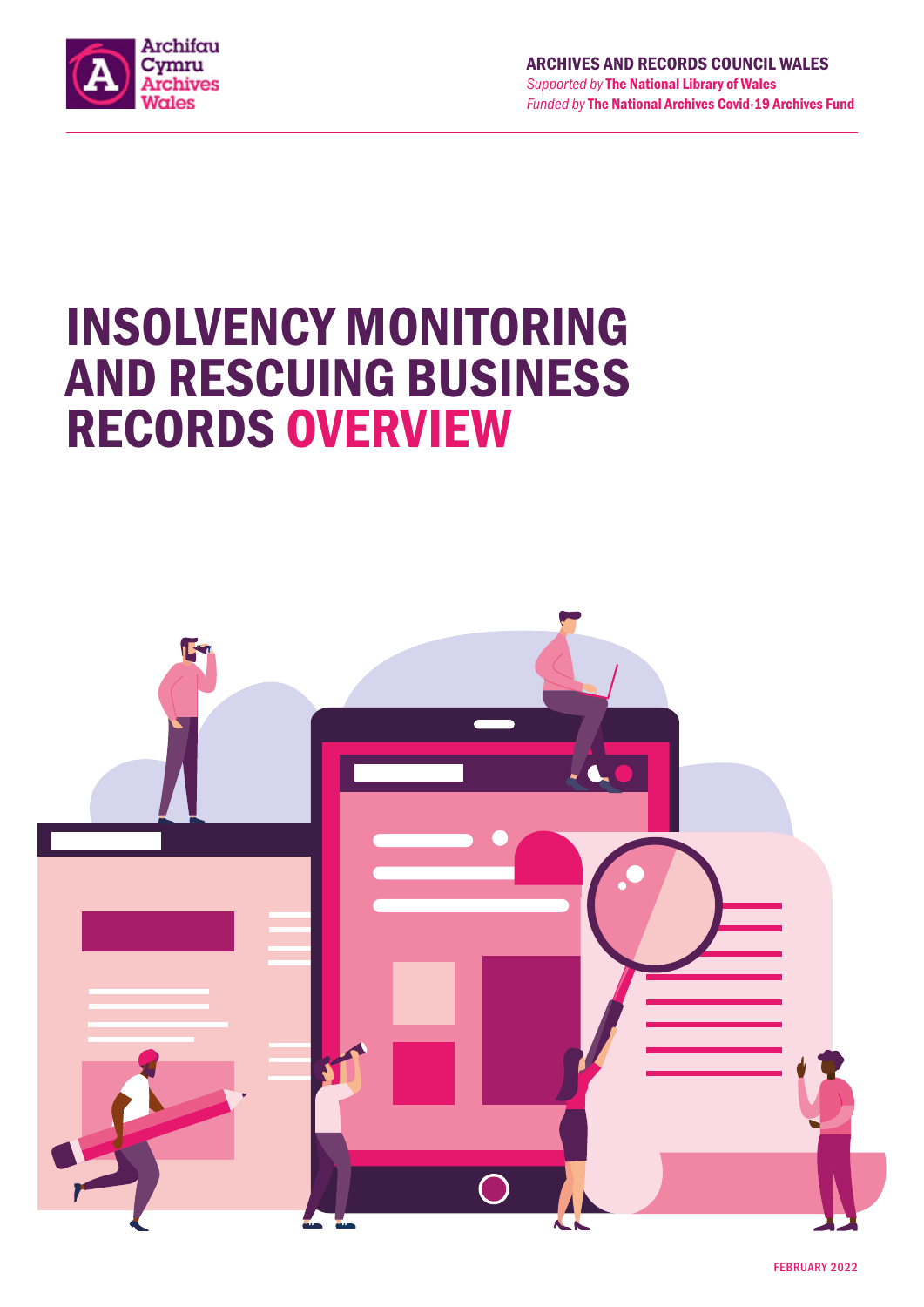# **Contents**

| <b>Introduction</b>                              | 3              |  |  |  |  |
|--------------------------------------------------|----------------|--|--|--|--|
| 1. Overview                                      |                |  |  |  |  |
| What are business records "at risk"?             | 4              |  |  |  |  |
| <b>Process flowchart</b>                         | $\overline{4}$ |  |  |  |  |
| 2. What is insolvency?                           |                |  |  |  |  |
| Insolvency in general                            | 6              |  |  |  |  |
| Corporate and personal insolvency                | 6              |  |  |  |  |
| <b>Types of corporate insolvency</b>             | 6              |  |  |  |  |
| <b>Review: Important points for archivists</b>   | $\overline{7}$ |  |  |  |  |
| 3. Monitoring and research                       |                |  |  |  |  |
| <b>Searching The Gazette online</b>              | 8              |  |  |  |  |
| Researching newspapers and business publications | 9              |  |  |  |  |
| 4. Contacting insolvency practitioners           |                |  |  |  |  |
| Why contact the IP?                              | 14             |  |  |  |  |
| <b>Making contact</b>                            | 14             |  |  |  |  |
| <b>Example contact emails</b>                    | 16             |  |  |  |  |
| Possible barriers to acquisition                 |                |  |  |  |  |
| Sources to help with advocacy                    | 17             |  |  |  |  |
| <b>Gift agreements</b>                           | 17             |  |  |  |  |
| 5. Bibliography and further reading              |                |  |  |  |  |

# Introduction

This document provides an overview of the process of rescuing business records from the stage of research and monitoring up to the acquisition of records from an insolvent company. It includes guidance on corporate insolvency terminology, including the most important terms for archivists, and how to contact insolvency practitioners.

It is primarily intended for use for by archivists and archive services in Wales but may be useful to anybody with an interest in rescuing archives and records from insolvent companies.

This document has been produced as part of the Archives and Records Council Wales 'Records at Risk Project' which is supported by the National Library of Wales and funded by The National Archives' Covid-19 Fund.

Archives and Records Council Wales February 2022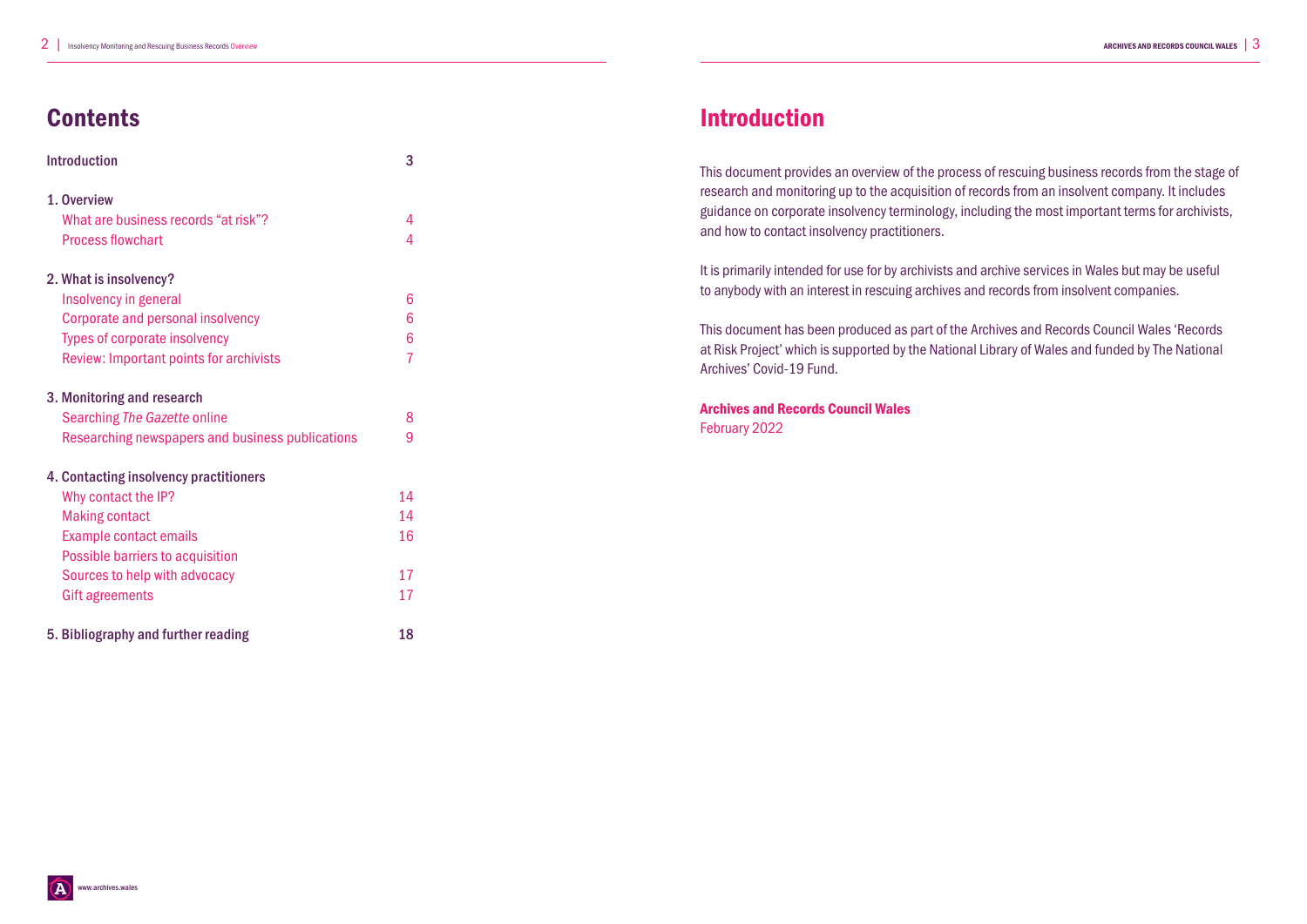www.archives.wales



Archivists are familiar with a broad range of risks to records, including environmental and security hazards, natural disasters, and threats specific to digital records. Some of these risks may affect materials in the care of established archive services as well as those held in private hands, including businesses' current and historical records.

# 1. Overview What are business records "at risk"?

This guidance document is concerned specifically with the risk that insolvency poses to business records in the care of their creators or an insolvency practitioner appointed to manage a company in financial difficulty.

If businesses are dissolved or under threat of closure, their historical records may be destroyed or lost. In some cases they may even be sold to pay off debts owed to the company's creditors. If these records have archival value due to their historical or cultural significance, an archive service may be able to provide a permanent home to ensure their future accessibility to historians, researchers, and the wider public. Yet the process of acquiring records is not always straightforward as businesses can enter liquidation and be dissolved very quickly. In some cases the company or appointed insolvency practitioners may be hesitant to donate their historical records due to concerns about data privacy, client confidentiality, or reputational damage.

Fortunately, as outlined in this guidance, there are ways that we can monitor the insolvency proceedings of companies in financial difficulty and steps we can take to engage with the insolvency practitioners who manage their assets, including the company's archives.

The flowchart below provides an overview of these steps.



### Process flowchart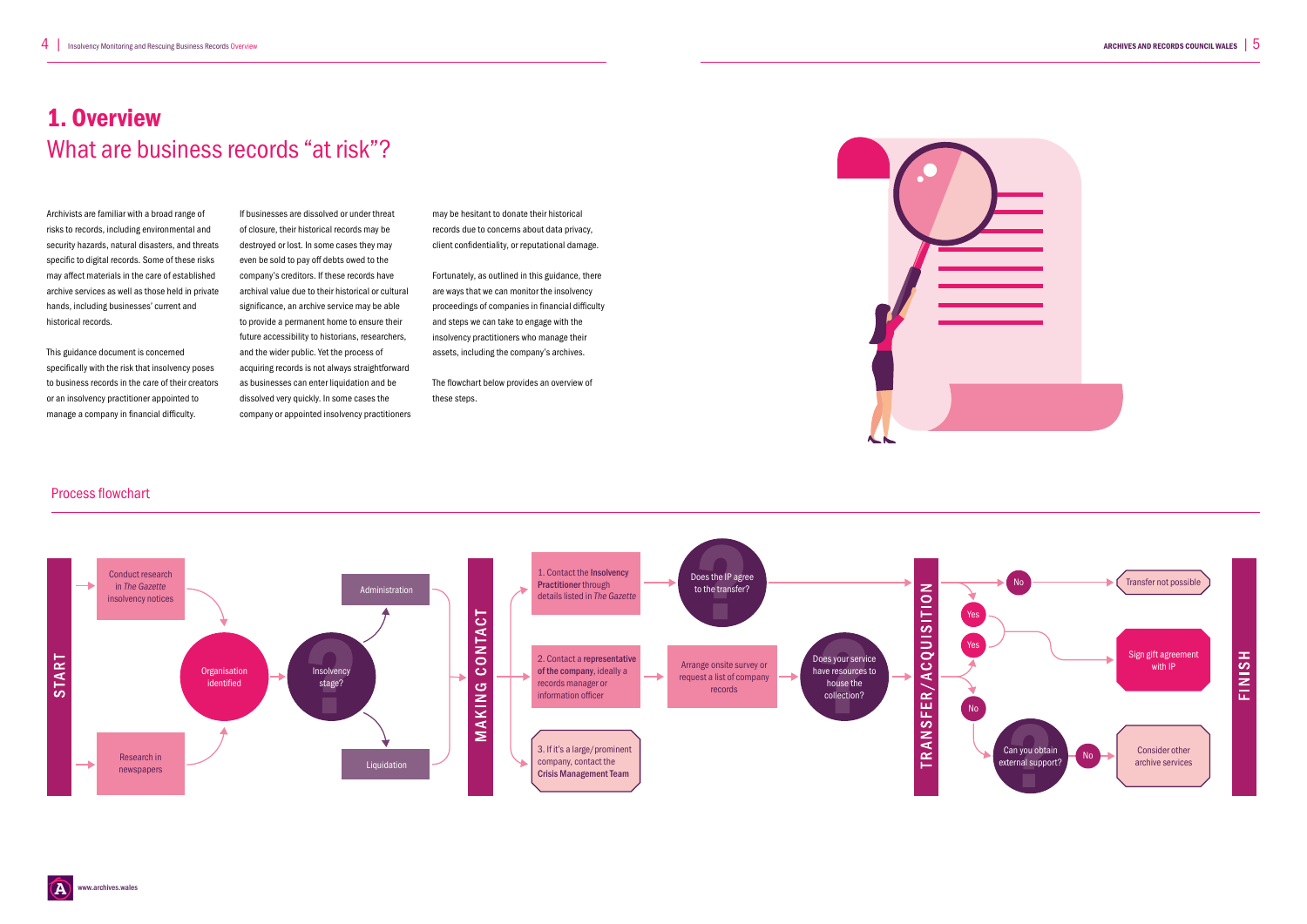### Insolvency in general

A company or person is insolvent if they do not have sufficient assets to cover their liabilities (i.e enough money to pay off their debts). Insolvency is a very broad term which covers everything from the administration or liquidation of a company to the bankruptcy of an individual person. Some of the different forms of insolvency are described in more detail below.

#### In the descriptions following:

A 'creditor' is a word for somebody to whom money is owed by a person or company.

A 'debtor' is a word for a person or company that owes money to one or more individuals.



Corporate insolvency is the term used to refer to a company which is unable repay its debts as they fall due. It includes companies in different stages of insolvency such as administration or liquidation and winding-up proceedings.

Personal insolvency is the term used to refer to individuals who are unable to repay their debts as they fall due. This may result in the person declaring "bankruptcy", or being declared bankrupt by the courts. Legally speaking, in England and Wales, bankruptcy is only applicable to individuals though you may come across references in the press and daily life to companies "going bankrupt". In other places, the term bankruptcy has different meanings.

In Scotland it refers to the formal process also known as sequestration; in the United States of America bankruptcy can also refer to corporate insolvencies.

As an archivist, you are less likely to be concerned with the records of insolvent individuals than insolvent companies. There may be exceptions, for example, when you acquire the personal papers of an insolvent individual. In general, though, when you are conducting insolvency monitoring for businesses which may hold records at risk, it is best to filter out personal insolvencies and focus on corporate insolvencies (see Searching and Filtering in *The Gazette* online below).

Administration

During administration, insolvency practitioners (acting as administrators in this case) are called in to manage the insolvent company in place of its directors. The aims of the administration process, in descending order of usual preference, are:

> Creditors' Voluntary Liquidation (CVL) which occurs when the directors of an insolvent company decide to liquidate it with the agreement of its shareholders in order to repay the company's creditors;

i. to rescue the company as a going concern, which means the company continues in its current form;

- ii. to find new owners for the company (e.g. company buyout); or
- iii. to close down the company and sell its assets in order to return money owed to creditors. So the company then enters liquidation and winding up proceedings.

During administration, the company is protected from legal action being taken by the creditors including any petition to wind-up the company. In practice, in the majority of cases it is not possible to rescue the company and the administration process ends with the company entering into liquidation and winding-up proceedings. However, the process of administration itself often results in a better outcome for creditors than if the company were to have immediately entered liquidation.

Administration and Liquidation: In both cases you should try to contact the insolvency practitioner as soon as possible. However, more urgent intervention may be necessary if a company has reached the liquidation stage as its dissolution may follow quickly.

In administration, control of the company and all its assets are transferred to the administrators which means that they hold the legal title to all of the company's property, including its historical records. It important to remember that the administrators may be less inclined, or able, to approve the donation of records during administration because, if the company is merged or bought out, its archives may form part of the assets transferred to the new company. This may happen in particular where the archives of a company form part of its "brand". An example of this is the archives of Laura Ashley which were transferred to its new owners, Gordon Brothers, when it was rescued out of administration.

### Liquidation and winding up

Liquidation and winding up are terms that are sometimes used interchangeably. They are processes that generally occur together when it has been determined that a company cannot be rescued and will be dissolved.

Liquidation is the specific process in which a company's assets are sold off in order to pay the creditors, so that the company may be closed.

Winding up is the process of bringing to a close all of the affairs of a company, including the liquidation process itself.

There are different ways that a company can enter liquidation including:

Members' Voluntary Liquidation (MVL) which occurs when a solvent company (i.e. one which has sufficient assets to cover its debts) decides to cease trading;

Compulsory liquidation which follows a winding-up order issued by the court on the petition of the company, its directors, creditor(s), and/or shareholders.

When reading through insolvency notices in *The Gazette*, you may come across references to these different types of liquidation. In practice, it may make little difference what form of liquidation takes place when rescuing the records of a company. What is more important to remember is that in any type of liquidation. you should contact the insolvency practitioners quickly as the company could be soon be dissolved.

### 2. What is insolvency?

### Types of Corporate Insolvency



### Review: Important points for archivists

Corporate vs Personal Insolvency: It is helpful to filter out personal insolvencies when searching in *The Gazette* online otherwise you will receive thousands of results which are not relevant to businesses.

Different outcomes of administration: Unlike liquidation, administration has more than one possible outcome. It may result in a company buyout or merger in which the company's assets, including its archives, may be transferred to a new company. This is especially likely in cases where a company's heritage is considered part of its 'brand', such as the archives of a creative design company. In other cases, the company may be able to continue in business as a going concern and may wish to retain all of its historical records. Administrators may therefore be unable to determine which, if any, records are available for donation until the outcome of the administration is clear.

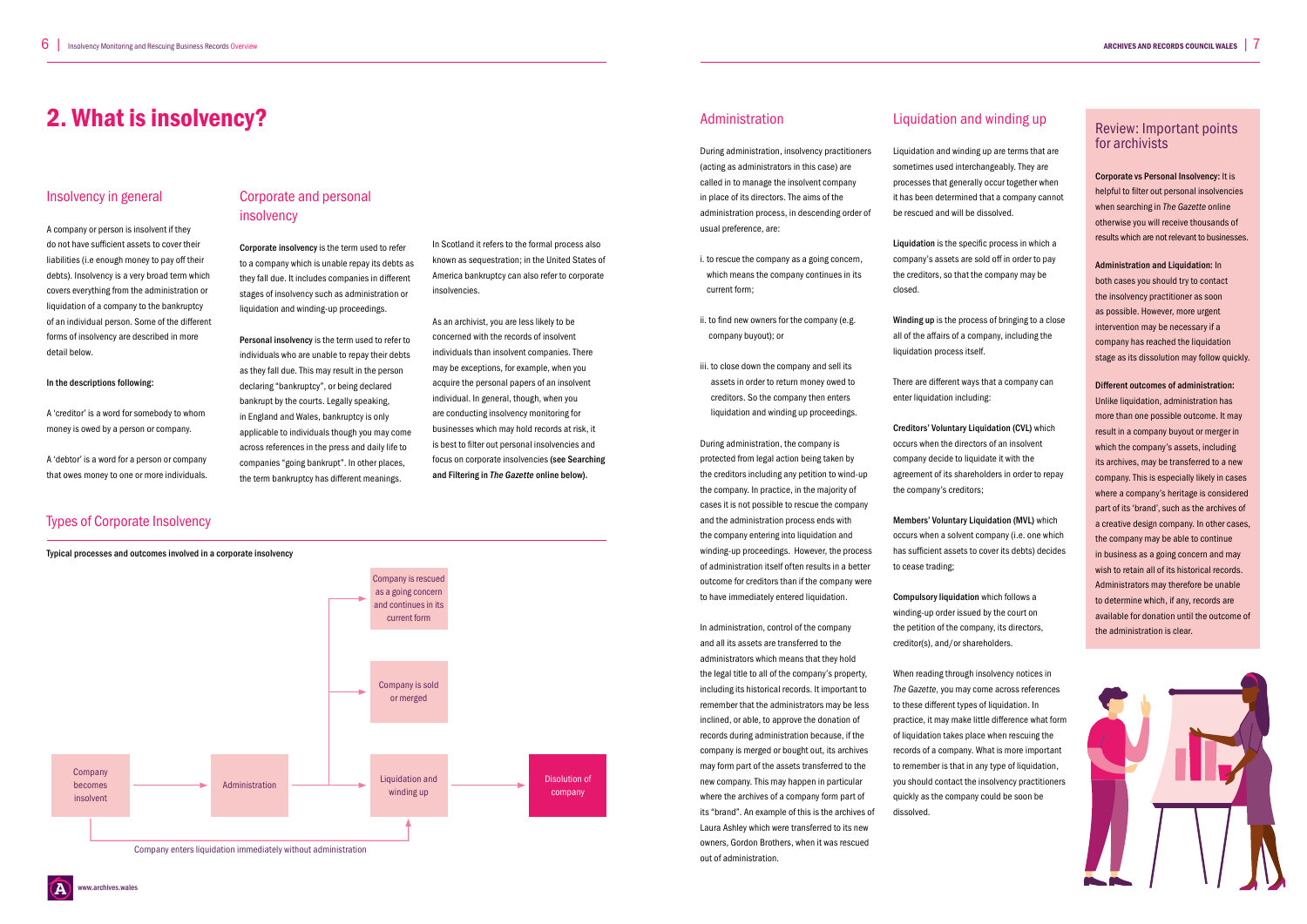### *The Gazette:* Overview

*The London Gazette* is an official public record of the Government of the United Kingdom and is published on behalf of Her Majesty's Stationery Office (HMSO) by The Stationery Office.

*The Gazette* publishes notices of royal assent for bills of the Westminster and Scottish Parliaments, the granting of honours and royal proclamations, and corporate and personal insolvencies.

Regions: The London Gazette publishes notices for England and Wales. The Edinburgh Gazette and The Belfast Gazette publish notices for Scotland and Northern Ireland respectively.

Publication dates: The London Gazette is published every weekday, The Belfast Gazette each Monday, and The Edinburgh Gazette each Monday and Wednesday. Notices published in each of them are accessible online at: www.thegazette.co.uk.

### Insolvency notices in *The Gazette*

*The Gazette* is the official source of corporate and personal insolvency notices. It is a useful tool for both monitoring the types of companies entering insolvency proceedings and finding out how to contact the insolvency practitioners for specific companies. The notices for corporate insolvencies provide information on:

• the company itself including its official name, Companies House registration number, and the type of business it operates;

• the stage of insolvency which has been reached (e.g. administration); and

• contact details for the insolvency practitioner who is acting as administrator or liquidator for the company.

The notices published via the online edition include a search and filter function which allows you to select specific types of notice, regions, and publication dates. The following pages provide an overview of how you can use these search and filter functions to pinpoint the types of organisations you are interested in.

### 3. Monitoring and research Searching *the Gazette* Online

### Searching and filtering in *The Gazette* online

### Description of steps:

- 1. Navigate to "Insolvency Notices" landing page: https://www.thegazette.co.uk/insolvency
- 2. Find the "Search and filter" column on the left side of the page
- 3. You can leave the "Text search" box blank, unless you are searching for details of a specific company
- 4. Select "show all" under corporate insolvency to select all types of insolvency (administration, liquidation, etc). Or select only one insolvency type to narrow this down. If, for example, you only wish to view notices relating to companies which have already reached the liquidation stage, you can select the following options under the associated drop-down menu: Creditor's voluntary

liquidation; Liquidation by the court; Members' voluntary liquidation. If you are only interested in companies which have not yet reached the liquidation stage, you can for example select "administration" within the same drop-down menu.

- 5. Under Personal Insolvency select "show none". This will exclude insolvency notifications relating to individuals which it is best to remove if you are only searching for companies.
- 6. Toggle the 'Location' button to specify your geographic area;
	- and a given radius of up to 30 miles; – You can select a local authority.

ww.archives.wales



– You can enter a specific place or postcode

Multiple local authorities can be selected by clicking 'add another location'.

- 7. Toggle down on "Publication date" to select a specific date range
- 8. Press "Update results" to retrieve relevant notifications
- 9. Results will be updated in the "Insolvency notices" list in the middle of the webpage.

Tip: Once the list of search results is populated in the centre of the webpage DO NOT use the 'Sort By' function, as this will remove the filters you have selected and return many results which are not relevant to your selection.

*Edinburgh Gazette:* Scotland MONDAY, WEDNESDAY

*Belfast Gazette:* Northern Ireland

**MONDAY** 

*London Gazette:* England and Wales MONDAY TUESDAY, WEDNESDAY, THURSDAY, FRIDAY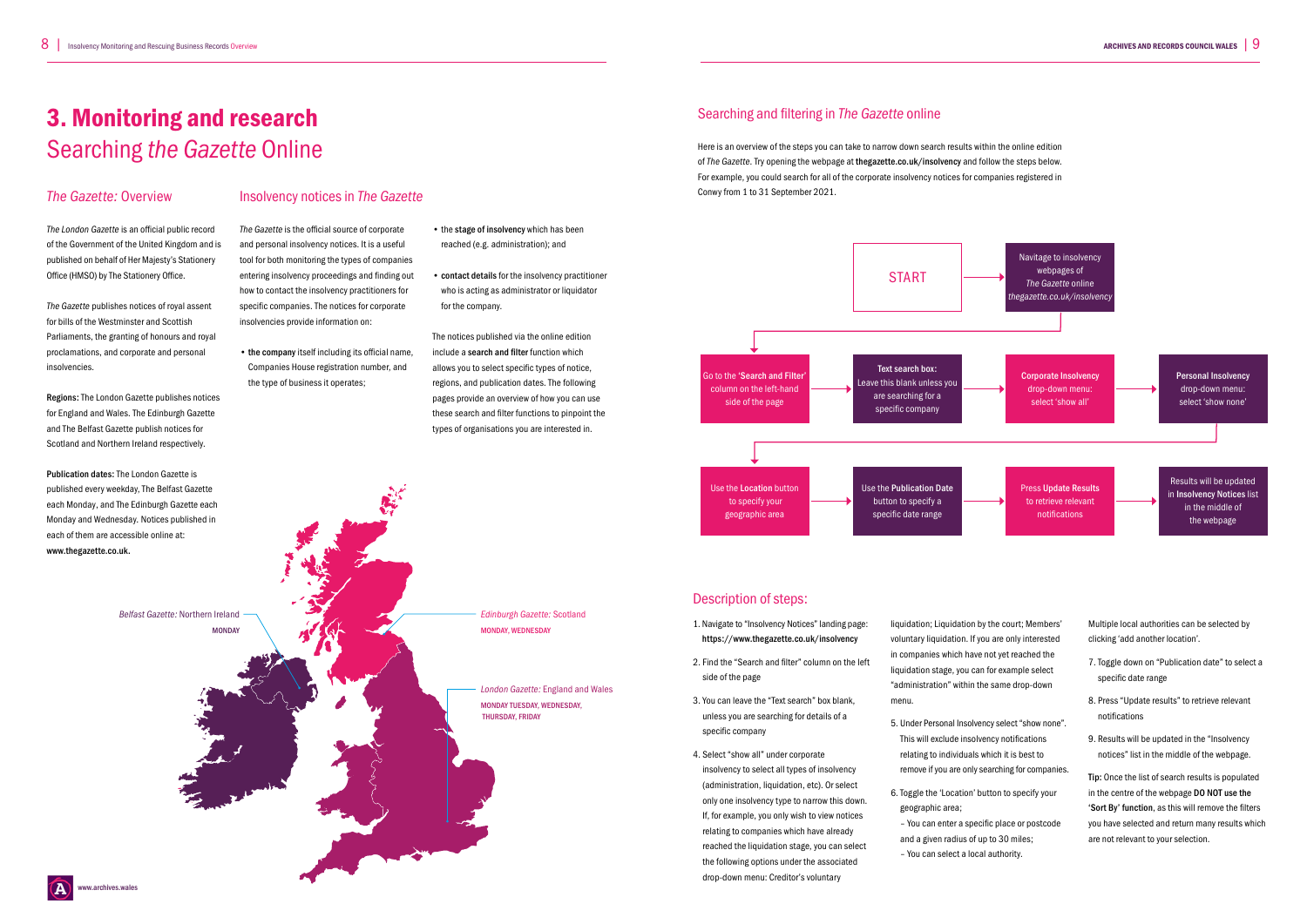### Search results

You can select individual search results to find out more about each company. Click on the name of a company in blue text or 'view full notice'. The following outline of an insolvency notice provides an example of the types of information they include, and highlights in bold those which may be most important for you.

Company number: A unique identifier produced on registration with Companies House; this can be used to find the company in the Companies House Register online (see 'The Companies House Register' below). Company numbers are registered chronologically so a lower Company number indicates an older firm. For example:

000[#####] is a company registered pre-1909

00[######] is a company registered between 1908 and 1972

0[#######] is a company registered after 1972

Unfortunately, the insolvency notice does not tell you specific date or year of incorporation of the business. If you want to find this out, you need to access the company's details in the Companies House register, or you could try to see if the information is available on the company's website.

Registered office: The registered office is the official registered address for the company. In addition, a company may have a 'principal trading address' that indicates the main centre of operations for the company, which may be different.

Insolvency timeline: This indicates dates of key events in the insolvency process, with a link to the individual Gazette notification for each event. You can use this timeline to easily see which stage of insolvency (e.g. administration, liquidation) the company has reached.

Nature of business: This usually matches the ONS Standard Industrial Classification (SIC) code for the company, which can also be found in its Companies House listing.

Administrators/Liquidator's name and address: Contact details for the administrator(s) or liquidator(s) of the company.

For further details contact: Details of a specified individual who should be contacted regarding the insolvency are sometimes provided at the bottom of a notice and may be different from the named insolvency practitioners.

### The Companies House register

If you want to find out more about the company, including its age, you can search on the company's website or look it up in the Companies House register. Companies House is the body responsible for the registration of incorporation of limited companies such as public limited companies (plc) and limited companies (ltd). Their register of companies which is available online at:

https://find-and-update.companyinformation.service.gov.uk/

You can search for a company by name, but the most accurate way is to enter its Company Number which you can find in the relevant insolvency notice in *The Gazette* (see 'Search Results' above).

- 1. Enter the company number in the 'Search the register' searchbox.
- 2. Click on the company name in the resulting webpage.

The information which is populated includes:

- The incorporation date of the company. This is the date the company was formally registered with Companies House. However, the company may have been established several years preceding its incorporation.
- The type of company (e.g. plc, ltd)
- The nature of the business: This is the ONS standard industrial classification code, which usually matches the 'nature of business' listed in insolvency notice in *The Gazette*.



If you click on the additional tabs at the top of the page you can find further information including a register of the company's officers under 'People'. This may indicate the company Secretary's name and correspondence address which may be helpful if you want to contact the company directly.



|  | <b>Notice Details</b>   |  |                                      |                |                |  |
|--|-------------------------|--|--------------------------------------|----------------|----------------|--|
|  |                         |  | Notice timeline for [company]        |                |                |  |
|  |                         |  | Appointment of                       | Notices to     | Appointment of |  |
|  | <b>Type</b>             |  | Administrators                       | <b>Members</b> | Liquidators    |  |
|  | <b>Publication Date</b> |  |                                      |                |                |  |
|  |                         |  | <b>Appointment of Liquidators</b>    |                |                |  |
|  | Edition                 |  |                                      |                |                |  |
|  |                         |  | <b>Company Number</b>                |                |                |  |
|  | <b>Notice ID</b>        |  |                                      |                |                |  |
|  |                         |  | Name of Company                      |                |                |  |
|  | <b>Company Number</b>   |  | <b>Nature of Business</b>            |                |                |  |
|  |                         |  |                                      |                |                |  |
|  | <b>Issue Number</b>     |  |                                      |                |                |  |
|  |                         |  | <b>Registered Office</b>             |                |                |  |
|  | Page Number             |  | <b>Type of Liquidation</b>           |                |                |  |
|  |                         |  |                                      |                |                |  |
|  |                         |  | <b>Liquidator's Name and Address</b> |                |                |  |
|  |                         |  |                                      |                |                |  |
|  |                         |  | Date of Appointment                  |                |                |  |
|  |                         |  |                                      |                |                |  |
|  |                         |  | By whom Appointed                    |                |                |  |
|  |                         |  |                                      |                |                |  |
|  |                         |  | For further details contact          |                |                |  |
|  |                         |  |                                      |                |                |  |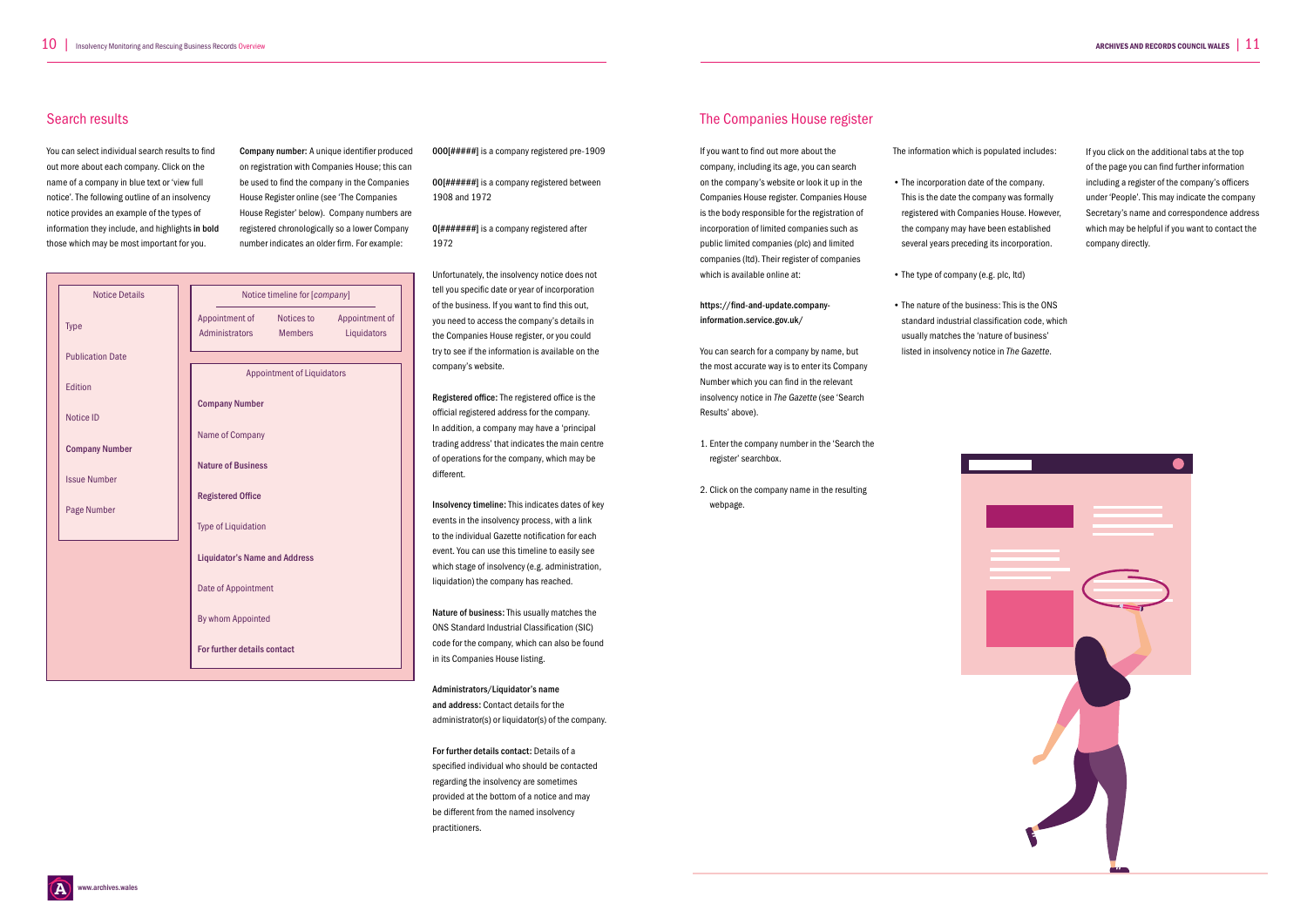www.archives.wales



National business news sources

#### *• BusinessLive*: Insolvency and Administration: www.business-live.co.uk/all-about/ insolvency-and-administration

• *Wales BusinessLive*: www.business-live. co.uk/all-about/wales

### Sectoral business news sources

- *WalesOnline:* Farming business www.walesonline.co.uk/business/farming/
- *WalesOnline:* Construction www.walesonline.co.uk/all-about/ construction
- *•Business News Wales:* Financial services businessnewswales.com/financial-services/
- *Business News Wales:* Transport businessnewswales.com/transport-newswales/
- *Business News Wales:* Manufacturing businessnewswales.com/manufacturingnews-wales/
- *Business News Wales:* Food and drink businessnewswales.com/food-drink/

### Insolvency news alerts

Several websites and apps provide alert services which you can also use to monitor news sources for information about companies entering insolvency. You can also set up news alerts to be sent to your email using Google Alerts:



- 1. Go to Google Alerts: https://www.google. com/alerts
- 2. Enter the search terms in the search box (e.g. "Powys" AND "liquidation")
- 3. Enter your email address
- 4. Select "Create Alert". You may be prompted to enter your email password.
- 5. You can select additional options under "Show More" to control the frequency of alerts you receive.

Further guidance is available at: https://support.google.com/websearch/ answer/4815696?hl=en

### Alert search terms

When entering search terms to set up news alerts, be aware that using overly general language can produce a large number of irrelevant results. For example, "Wales" may produce results about New South Wales in Australia, while "administration" produces alerts about government administration (e.g. "The Biden administration").

You can use Boolean searches (AND, OR and NOT) and wildcards using \* in Google Alerts to refine your search.

An example may be:

"Flintshire" AND "liquidat\*" which will produce results relating to Flintshire and the words liquidate, liquidated and liquidation(s).

# Research in newspapers and business publications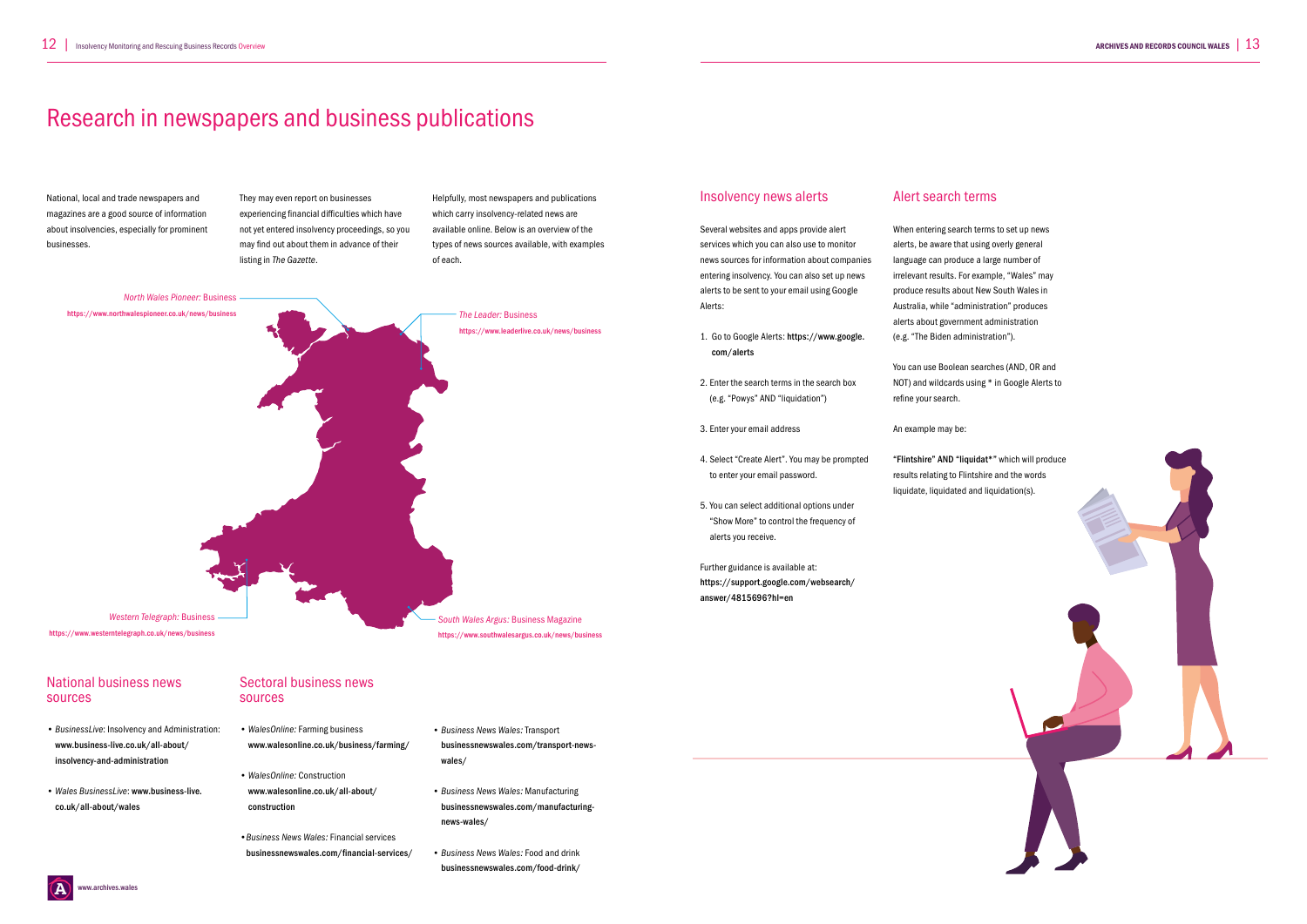### Why contact the insolvency practitioner?

As the administrators or liquidators of the company whose records you are interested in preserving, insolvency practitioners (IPs) play a vital role as the holders of the legal title to the company's records. Even if you have made contact with the company, it is crucial that you make contact with the insolvency practitioners as they are the only people who can pass on the legal title to any records donated to your service.

In addition, the IPs may be able to:

- 1. Put you in touch with somebody in the company such as a records manager or information officer who may have knowledge of the types of records the company holds, if you have not been able to make contact with the company personally
- 2. Advise you on the stage of insolvency which the company is in and the likely length of the proceedings; this should help to provide you with a timeframe for arranging the transfer of records.

### Making contact

You can find the contact details of the insolvency practitioners (IPs) who serve as the administrators or liquidators, online via *The Gazette*. Guidance on where to pinpoint this contact information is available in this document (see 'Search Results' above).

It important to remember that an insolvency practitioner's primary responsibility is to rescue the company as a going concern and/ or to facilitate the best possible outcome for creditors of the company. The preservation of the historical records of the company may not be an immediately obvious priority from them, and IPs can be very busy with a heavy workload. The following tips may therefore be helpful in your communications with them:

• Be prepared to:

- advocate for the historical significance of
- the company's archives – respond to concerns that the IPs may have about the transfer of records
- contact the IPs more than once to obtain a response; as suggested by the Crisis Management Team, it is helpful to arrange a phone call (or online video call) wherever possible to speak about the potential transfer of records in person.
- Be positive and express your willingness to provide guidance on the preservation of the company's historical records throughout the administration/liquidation process, as well as your potential interest in their eventual donation to your service
- Ensure that you maintain regular contact (e.g. bi-monthly) with the IPs so that the preservation of historical records remains on their radar throughout the insolvency process and so you can keep up to date with any developments.

### Example contact emails

The Crisis Management Team's 'Business Archives at Risk' webpages provide an example of an email/letter which can be sent to insolvency practitioners to express interest in supporting a company whose records are at risk, alongside general guidance on communication with IPs.

The example on the CMT website is available in English at: https://managingbusinessarchives. co.uk/getting-started/business-archives-risk/ business-crises-how-an-archive-service-canrescue-records/

An example which has been used as part of the Records at Risk project is also included below.

### 4. Contacting insolvency practitioners

#### Dear [*Insolvency Practitioner name*]

I am contacting you on behalf of [*Archive Service*]. I understand that you have been appointed as [*administrator/liquidator*] of [*insolvent company's name (Company House number)*] and our service would like to offer assistance to you in preserving any historic business records or archives which are associated with the company throughout the [*administration/liquidation*] process.

As [*company name*] is a leading firm in the sector with significant links in [*community*], their business records will be of interest and importance for academic and local historians in the future. If there is any possibility that the historic records of the company may otherwise be disposed of, the Archive Service may therefore be able to offer a permanent home where they can be maintained and stored subject to statutory access restrictions. Records of historical value may include any which evidence the activities of the company, such as governance records (constitution, certificates of incorporation), AGM and board meeting minutes, summary financial accounts, promotional materials, and photographs.

If you would be happy in principle to discuss the future of the company's records, I would be very grateful to hear from you and to arrange a phone call to discuss this further at your convenience. Additionally, if there is an individual or department within [*company name*] whom we may be able to contact in relation to their historic records, I would be grateful if you may be able to provide their details or to pass on this offer of support to them.

Thank you and I look forward to hearing from you.

[*Signature*]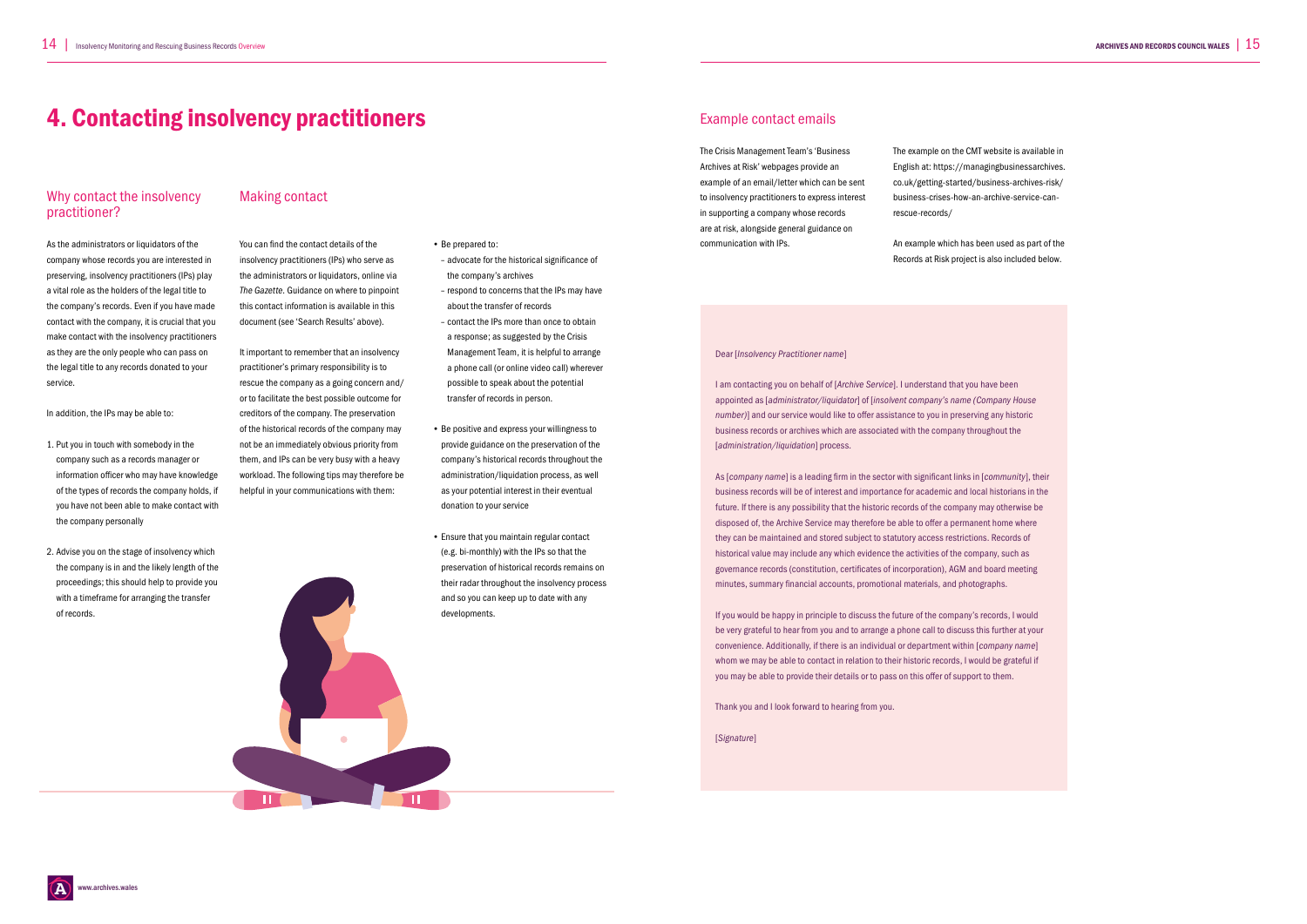### Data protection

As data controllers, IPs have obligations under the UK GDPR with respect to the handling and disposal of the company's records throughout the insolvency process and they may be understandably hesitant to donate records which contain sensitive personal data. For this reason, it may be important to highlight the support for 'archiving in the public interest' provided by the UK GDPR, as well as your archive service's experience in handling sensitive data.

- You may wish to underline that UK GDPR (Article 9.2(j)) provides explicit permission for processing for the purpose of "archiving in the public interest", which supports the transfer of records to an archive service including those containing special category data.
- You can also state that your service is experienced in the appraisal of data sensitives and is able to apply a range of appropriate measures, including a standard closure period of 100 years for any records which include sensitive information.

### Business sensitivity and client confidentiality

- Case Studies of successful examples of rescuing records are available via:
- $-$  the Crisis Management Team<sup>1</sup>
- The Business Archives Council of Scotland and Scottish Council on Archives Collecting in a Crisis2
- Endorsement and recommendations from experts, such as a business historian or other academic researcher in a related field.
- The Code of Ethics for IPs, which the Crisis Management Team has noted may be helpful in persuading practitioners to respond to advice from archivists and which proved helpful in their rescue of the Thomas Cook archive<sup>3</sup>.

Insolvency practitioners may also express concerns relating to the business sensitivity or commercial confidentiality of the records. Client confidentiality may also be raised in the case of organisations such as law firms. In these circumstances, it is again important to note that archive services are experts in managing sensitive information and in the application of closure periods.

It may be helpful to provide IPs with a copy of professional guidance relating to data privacy and closure periods, such as the following materials produced by The National Archives:

- Guide to Archiving Personal Data: https://cdn.nationalarchives.gov.uk/ documents/information-management/ guide-to-archiving-personal-data.pdf
- Closure periods: https://cdn.nationalarchives.gov.uk/ documents/information-management/ closure-periods.pdf

### Sources to help with advocacy

As the preservation of historical records is not the primary responsibility of insolvency practitioners, you may need to advocate for their significance. As an archive service, you will be experienced in donor advocacy, but the following resources may also be helpful in this regard:

Gift agreements

As noted above, when in administration or liquidation, insolvency practitioners hold the legal title to the company's archives and records. Any gift agreement for the donation of records with your archive service must therefore be signed by the insolvency practitioner acting on behalf of the company whose records you are acquiring.

Your archive service will likely have standard terms of deposit which you prefer to use. In addition, standard clauses for gift agreements which you may find useful have been drawn up by the Crisis Management Team. They are available online at:

https://managingbusinessarchives.co.uk/ getting-started/business-archives-risk/ business-crises-how-an-archive-service-can-



### Possible barriers to acquisition

1 Managing Business Archives (2021) *Archives in Crisis: Case Studies*. Available at: https://managingbusinessarchives.co.uk/getting-started/business-archives-risk/case-studies/

2 Scottish Council on Archives (2020) *Collecting in a Crisis: A Guide to Rescuing Business Records*. Available at: https://www.scottisharchives.org.uk/latest/news/collecting-in-a-crisisa-guide-to-rescuing-business-records/

3 The Insolvency Service (2020) *Insolvency Practitioner Code of Ethics*. Available at: https://www.gov.uk/government/publications/insolvency-practitioner-code-of-ethics; Managing Business Archives (2021) *Saved for the Nation: the survival of the Thomas Cook archive*. Available at: https://managingbusinessarchives.co.uk/getting-started/businessarchives-risk/case-studies/saved-for-the-nation-the-survival-of-the-thomas-cook-archive/